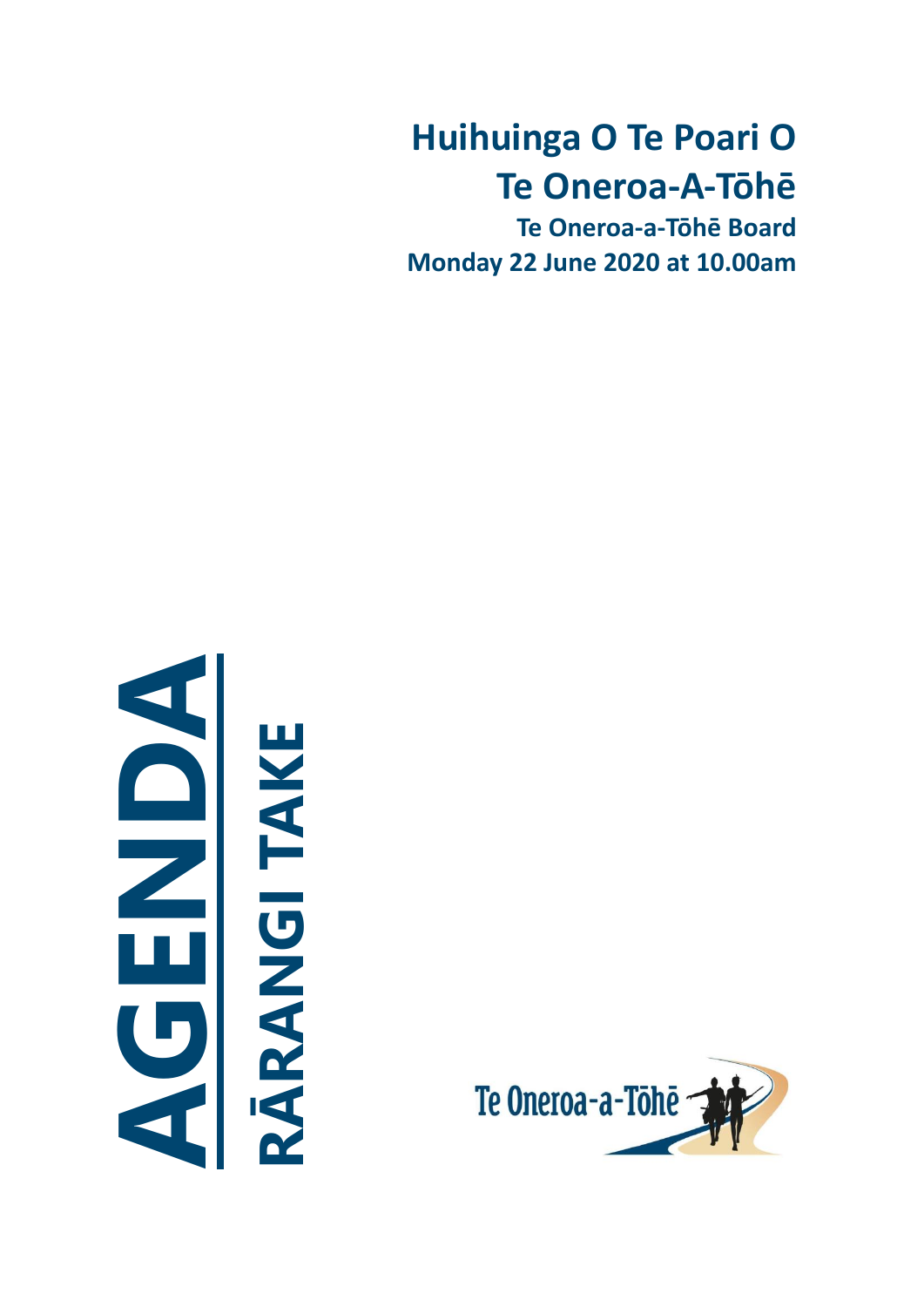# **Rārangi Take O Te Poari Te Oneroa-a-Tōhē Board Agenda**

Meeting to be held in the Banquet Room, Te Ahu Centre cnr State Highway 1 & Matthews Ave, Kaitaia on Monday 22 June 2020, commencing at 10.00am

### **Recommendations contained in the agenda are NOT decisions of the meeting. Please refer to minutes for resolutions.**

### **NGĀ MANA WHAKAHAERE MEMBERSHIP OF THE TE ONEROA-A-TŌHĒ BOARD**

Chair - Haami Piripi, Te Rūnanga o Te Rarawa

| Deputy Chair, Cr Mate Radich                    | Graeme Neho                                              | Cr Colin (Toss) Kitchen           |
|-------------------------------------------------|----------------------------------------------------------|-----------------------------------|
| Far North District Council                      | Ngāti Kuri Trust Board                                   | <b>Northland Regional Council</b> |
| Cr Marty Robinson<br>Northland Regional Council | pHon John Carter QSO<br>Far North District Council Mayor |                                   |

### **KARAKIA ME WHAKATAU**

# **Item Page 1.0 NGĀ WHAKAPAHĀ | APOLOGIES 2.0 NGA WHAKAPUAKANGA | DECLARATIONS OF CONFLICTS OF INTEREST 3.0 WHAKĀE NGĀ MINITI | CONFIRMATION OF MINUTES [3](#page-2-0).1** Confirmation of Minutes 3 **4.0 NGĀ RĪMITI | ITEMS 4.1** Financial Report [7](#page-6-0) **KARAKIA WHAKAMUTUNGA**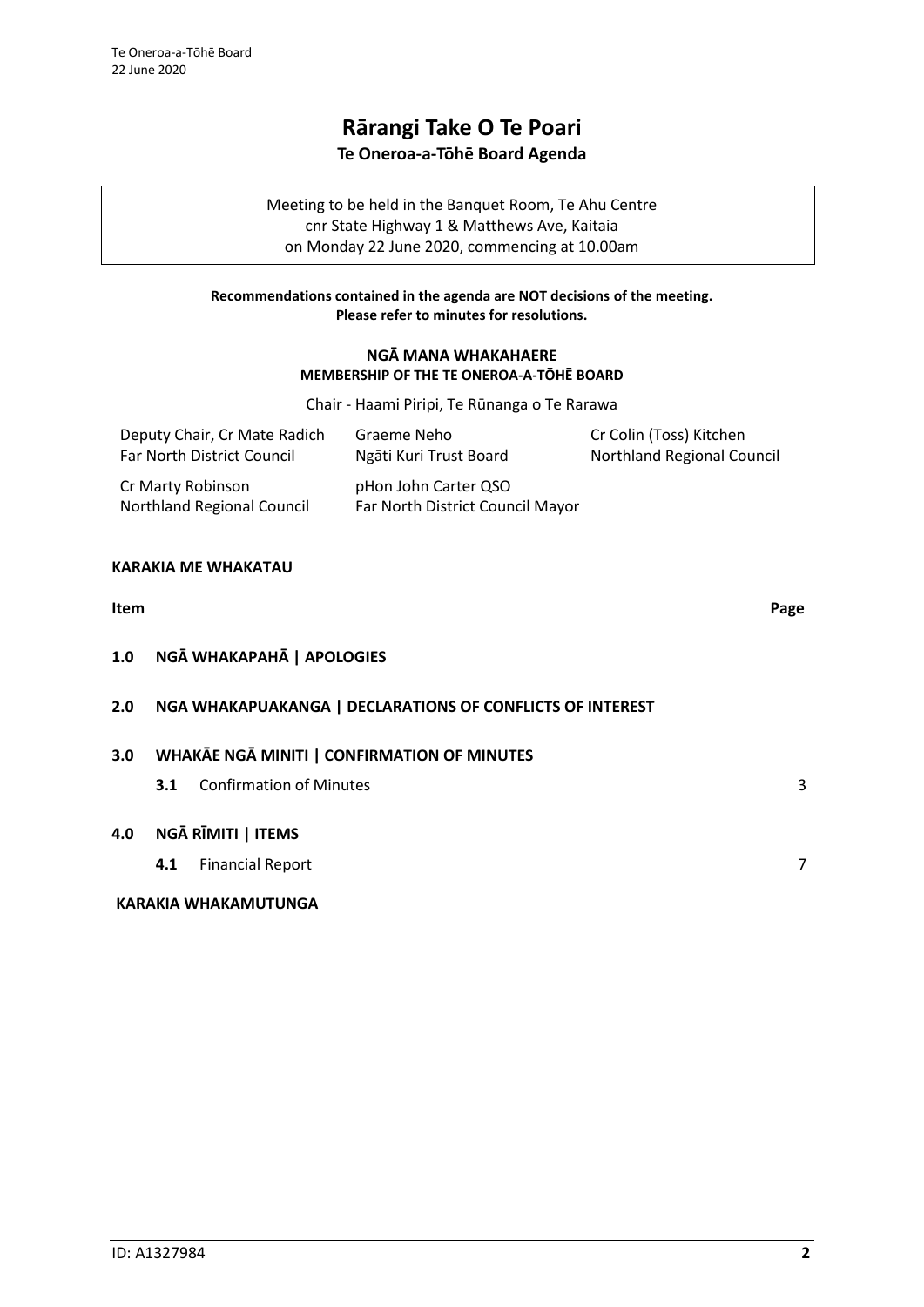# <span id="page-2-0"></span>**TITLE: Confirmation of Minutes**

**ID:** A1324708

**From:** Rachael King, Board Secretary

### **Tūtohutanga | Recommendation**

That the minutes of the Te Oneroa-a-Tōhe Board meeting held on 15 May 2020 be confirmed as a true and correct record.

### **Ngā tapirihanga | Attachments**

Attachment 1: Minutes of Meeting - 15 May 2020

### **Authorised by**

| Name:  | Ben Lee                               |
|--------|---------------------------------------|
| Title: | Strategic Policy and Planning Manager |
| Date:  | 15 June 2020                          |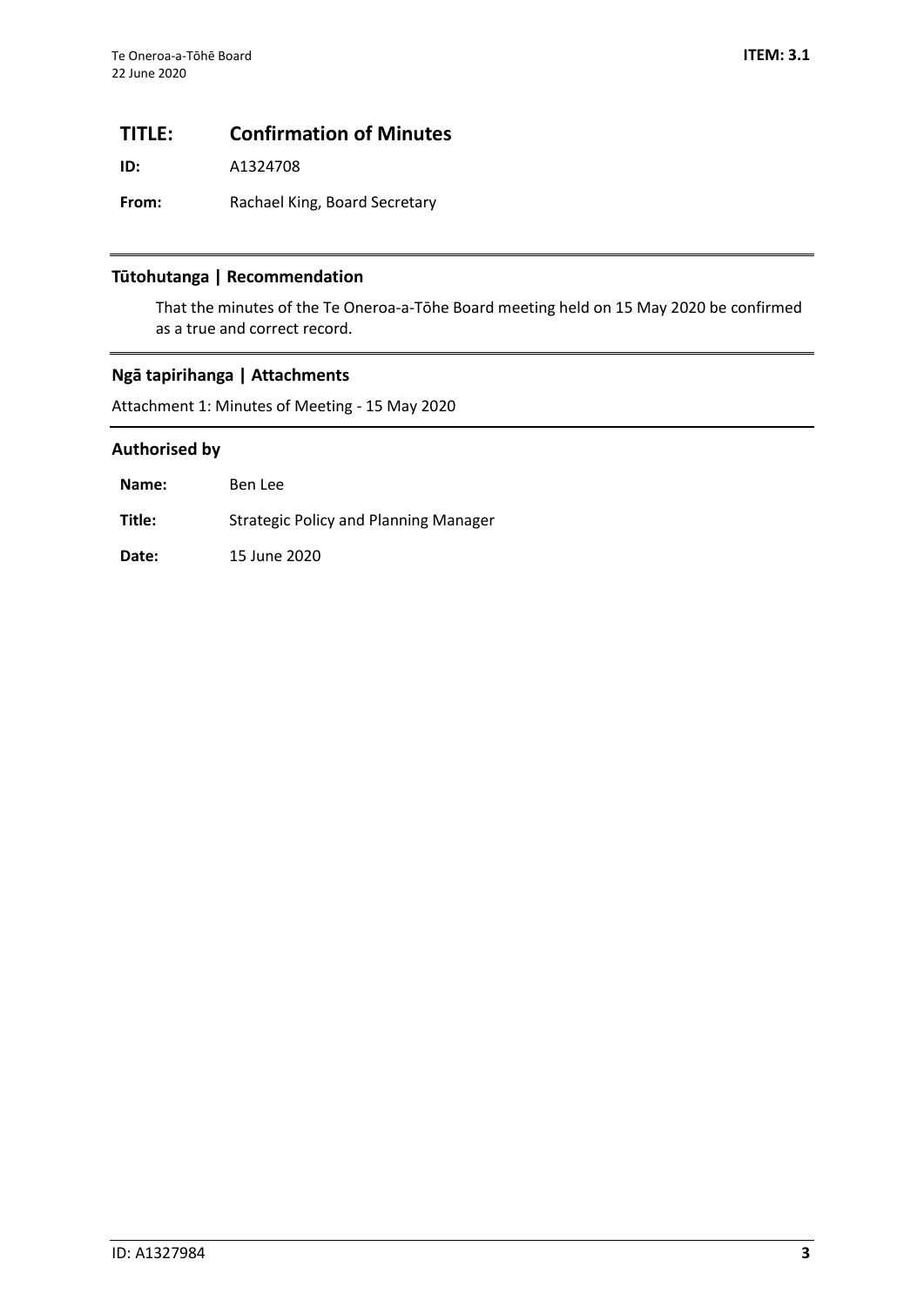Te Oneroa-a-Tōhē Board 15 May 2020

## Ngā Miniti O Te Poari O Te Oneroa-A-Tōhē Te Oneroa-A-Tōhē Board Minutes

| Tuhinga:<br>Haami Piripi<br>Te Rūnanga o Te Rarawa<br>(Chair)<br>Cr Mate Radich<br><b>Far North District Council</b><br>(Dep Chair)<br>Graeme Neho<br>Ngāti Kuri Trust Board<br>Cr Colin Kitchen<br><b>Northland Regional Council</b><br>Northland Regional Council<br>Cr Marty Robinson<br>I Tae Mae:<br>Huihuinga I te katoa   Full Meeting<br>Jonathan Gibbard<br>NRC - Strategy, Governance & Engagement Manager<br>Ben Lee<br>NRC - Strategy, Policy & Planning Manager<br>Auriole Ruka<br>NRC - Kaiwhakahaere Hononga Māori<br>Sheila Taylor<br>NRC - Kaiārahi Kaupapa Māori<br>NRC - Policy & Planning Administrator (minutes)<br>Rachael King<br>Rachel Ropiha<br>FNDC - Team Leader, Māori Relationships<br>Theresa Burkhardt<br><b>FNDC - Policy Planner</b><br>David Badham<br><b>Barker &amp; Associates</b><br>Steve Sanson<br>Sanson & Associates | Meeting held via Zoom video and teleconferencing<br>on Friday 15 May 2020, commencing at 10.00am |  |  |  |  |  |  |  |
|-----------------------------------------------------------------------------------------------------------------------------------------------------------------------------------------------------------------------------------------------------------------------------------------------------------------------------------------------------------------------------------------------------------------------------------------------------------------------------------------------------------------------------------------------------------------------------------------------------------------------------------------------------------------------------------------------------------------------------------------------------------------------------------------------------------------------------------------------------------------|--------------------------------------------------------------------------------------------------|--|--|--|--|--|--|--|
|                                                                                                                                                                                                                                                                                                                                                                                                                                                                                                                                                                                                                                                                                                                                                                                                                                                                 |                                                                                                  |  |  |  |  |  |  |  |
|                                                                                                                                                                                                                                                                                                                                                                                                                                                                                                                                                                                                                                                                                                                                                                                                                                                                 |                                                                                                  |  |  |  |  |  |  |  |
|                                                                                                                                                                                                                                                                                                                                                                                                                                                                                                                                                                                                                                                                                                                                                                                                                                                                 |                                                                                                  |  |  |  |  |  |  |  |
|                                                                                                                                                                                                                                                                                                                                                                                                                                                                                                                                                                                                                                                                                                                                                                                                                                                                 |                                                                                                  |  |  |  |  |  |  |  |
|                                                                                                                                                                                                                                                                                                                                                                                                                                                                                                                                                                                                                                                                                                                                                                                                                                                                 |                                                                                                  |  |  |  |  |  |  |  |
|                                                                                                                                                                                                                                                                                                                                                                                                                                                                                                                                                                                                                                                                                                                                                                                                                                                                 |                                                                                                  |  |  |  |  |  |  |  |
|                                                                                                                                                                                                                                                                                                                                                                                                                                                                                                                                                                                                                                                                                                                                                                                                                                                                 |                                                                                                  |  |  |  |  |  |  |  |
|                                                                                                                                                                                                                                                                                                                                                                                                                                                                                                                                                                                                                                                                                                                                                                                                                                                                 |                                                                                                  |  |  |  |  |  |  |  |
|                                                                                                                                                                                                                                                                                                                                                                                                                                                                                                                                                                                                                                                                                                                                                                                                                                                                 |                                                                                                  |  |  |  |  |  |  |  |
|                                                                                                                                                                                                                                                                                                                                                                                                                                                                                                                                                                                                                                                                                                                                                                                                                                                                 |                                                                                                  |  |  |  |  |  |  |  |
|                                                                                                                                                                                                                                                                                                                                                                                                                                                                                                                                                                                                                                                                                                                                                                                                                                                                 |                                                                                                  |  |  |  |  |  |  |  |
|                                                                                                                                                                                                                                                                                                                                                                                                                                                                                                                                                                                                                                                                                                                                                                                                                                                                 |                                                                                                  |  |  |  |  |  |  |  |
|                                                                                                                                                                                                                                                                                                                                                                                                                                                                                                                                                                                                                                                                                                                                                                                                                                                                 |                                                                                                  |  |  |  |  |  |  |  |
|                                                                                                                                                                                                                                                                                                                                                                                                                                                                                                                                                                                                                                                                                                                                                                                                                                                                 |                                                                                                  |  |  |  |  |  |  |  |
|                                                                                                                                                                                                                                                                                                                                                                                                                                                                                                                                                                                                                                                                                                                                                                                                                                                                 |                                                                                                  |  |  |  |  |  |  |  |
|                                                                                                                                                                                                                                                                                                                                                                                                                                                                                                                                                                                                                                                                                                                                                                                                                                                                 |                                                                                                  |  |  |  |  |  |  |  |
| Huihinga i te wahanga   Part Meeting                                                                                                                                                                                                                                                                                                                                                                                                                                                                                                                                                                                                                                                                                                                                                                                                                            |                                                                                                  |  |  |  |  |  |  |  |
| George Riley<br>TROTR                                                                                                                                                                                                                                                                                                                                                                                                                                                                                                                                                                                                                                                                                                                                                                                                                                           |                                                                                                  |  |  |  |  |  |  |  |

### The Chair declared the meeting open at 10.24am

### KARAKIA TIMATANGA ME WHAKATAU

Piripi / Neho

### 1.0 NGĀ WHAKAPAHĀ | APOLOGIES

### Moved (Neho / Kitchen)

That the apologies from John Carter (FNDC) and Rick Witana (on behalf of Te Aupouri) for nonattendance be received.

Carried

### 2.0 NGA WHAKAPUAKANGA | DECLARATIONS OF CONFLICTS OF INTEREST

It was advised that members should make declarations item-by-item as the meeting progressed.

### ID: A1315785

 $\mathbf 1$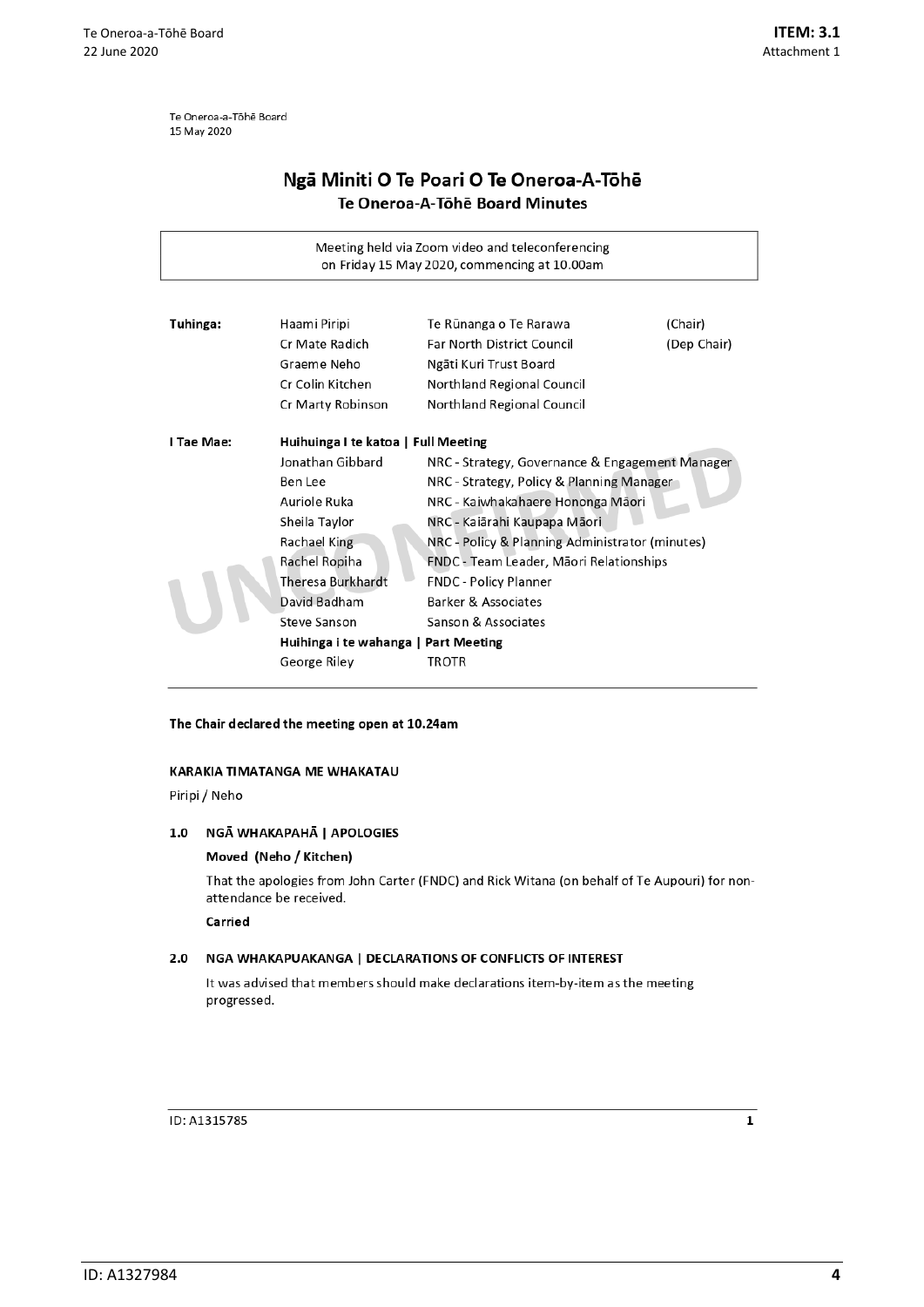Te Oneroa-a-Töhe Board 15 May 2020

### WHAKĀE NGĀ MINITI | CONFIRMATION OF MINUTES  $3.0$

### **Confirmation of Minutes**  $3.1$

ID: A1311351

### Report from Rachael King, Board Secretary

### Moved (Neho / Radich)

That the minutes of the Te Oneroa-a-Tōhe Board meeting held on 17 April 2020 be confirmed as a true and correct record.

Carried

### 4.0 NGĀ RIMITI | ITEMS

- $4.1$ **Financial Report** 
	- ID: A1311357

### Report from Rachael King, Board Secretary

### Moved (Marty / Kitchen)

That the 'Financial Report' by Rachael King, Board Secretary and dated 1 May 2020, be received.

Carried

### **Agreed Action:**

More information was requested regarding consultant information - more detail to be added to the description column moving forward

### $4.2$ **Request for Funding**

### ID: A1312345

### Report from Ben Lee, Strategy, Policy & Planning Manager

### Moved (Kitchen / Robinson)

- That the report 'Request for Funding' by Ben Lee, Strategic Policy and Planning Manager 1. and dated 5 May 2020, be received.
- That the Te Oneroa-a-Tōhē Board approves up to \$2,000 (excluding GST) for legal  $2.$ advice on options for providing additional power to the Board for making decisions on resource consent applications within the Te Oneroa-a-Tōhē beach management areas.
- That the Te Oneroa-a-Tōhē Board approves up to \$2,000 (excluding GST) for a traffic 3. planning expert to provide advice on traffic matters for vehicles driving on Te Oneroa-a-Tōhē.
- That the Te Oneroa-a-Tōhē Board approves up to \$2,000 (excluding GST) to hire 4. someone, preferably locally, to procure photos of Te Oneroa-a-Tōhē to be used in the beach management plan and be available to use for any other Board activities.
- 5. That the Te Oneroa-a-Tōhē Board delegates authority, to approve expenditure approved by the Board in accordance with resolution 2, 3 and 4, to Jonathan Gibbard, Group Manager - Strategy, Governance and Engagement of the Northland Regional Council.

Carried

ID: A1315785

 $\overline{2}$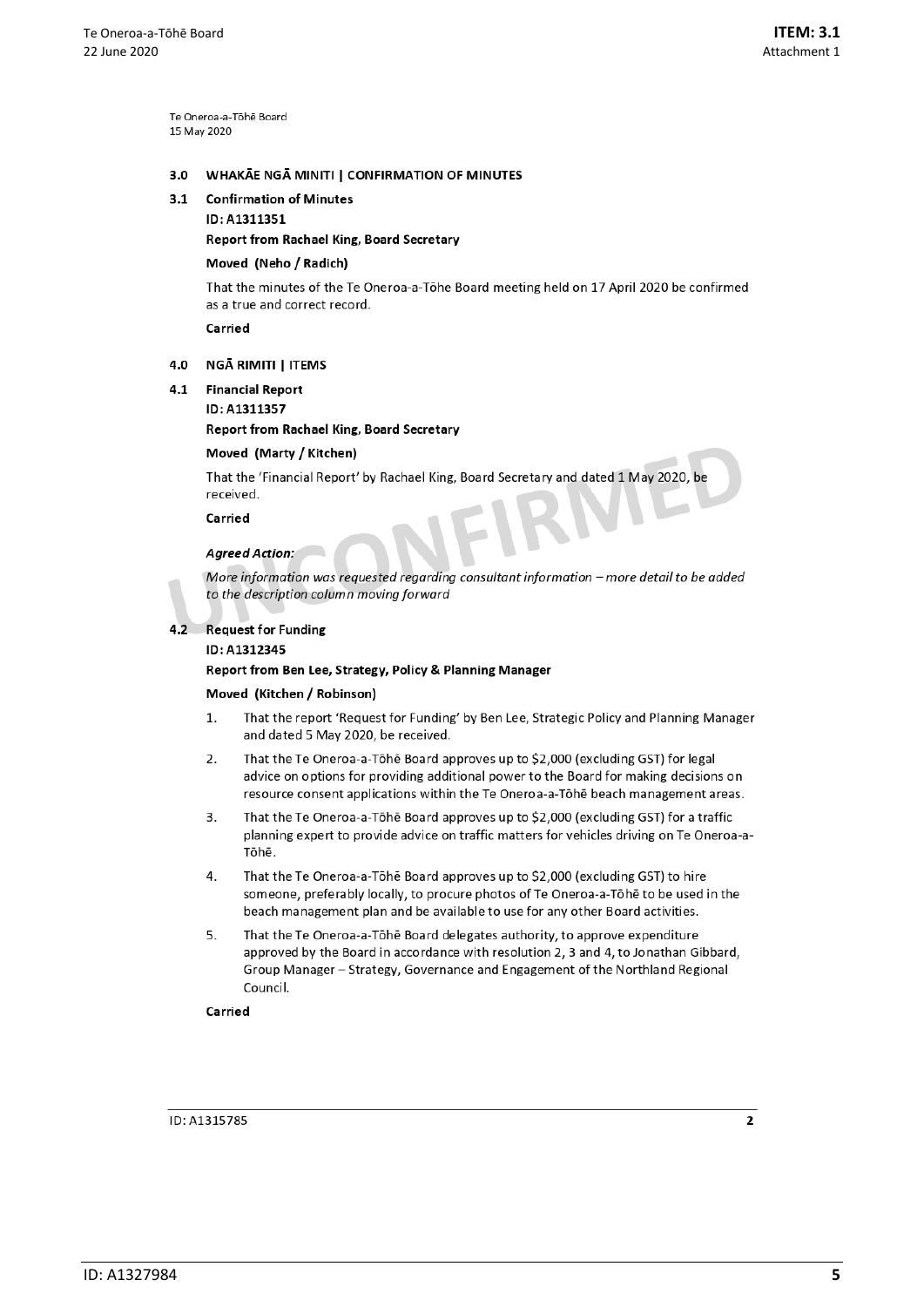Te Oneroa-a-Tōhē Board 15 May 2020

### $5.0$ **GENERAL BUSINESS**

### 5.1 Naming of the Beach

- Discussion took place regarding the name "Ninety Mile Beach" not being included in the Beach Management Plan
- It was acknowledged that Te Oneroa-a-Tōhē | Ninety Mile Beach is the official name

### **Agreed Action:**

The Technical Steering Group will research the legal requirements about the naming of the beach in the Beach Management Plan and report back to the June meeting.

The meeting concluded at 11.04am



ID: A1315785

3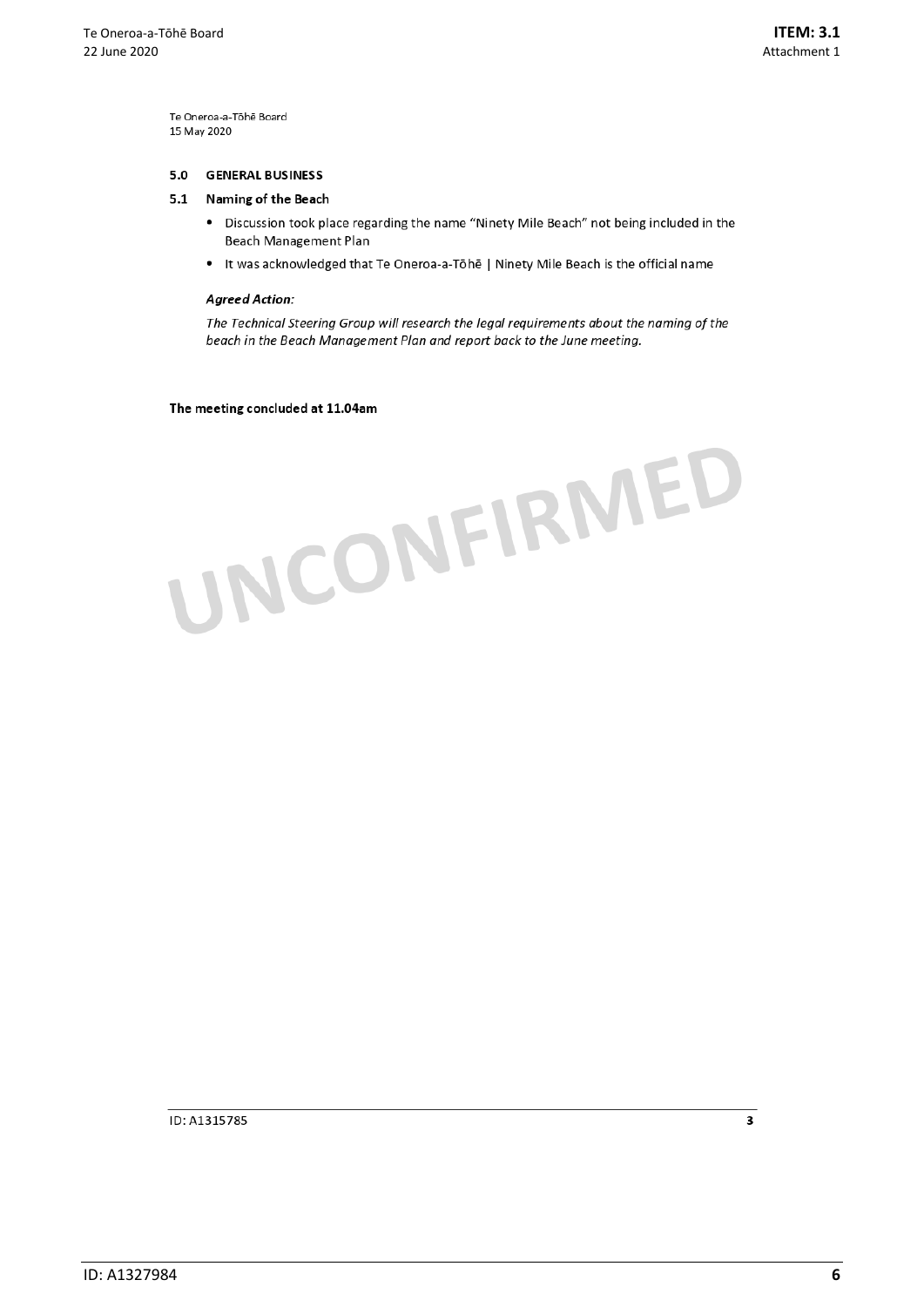# <span id="page-6-0"></span>**TITLE: Financial Report**

**ID:** A1324714

From: Rachael King, Board Secretary

### **Whakarāpopototanga | Executive Summary**

The purpose of this report is to provide the financial statement of the Te Oneroa-a-Tōhe Board for the period ending 31 May 2020.

### **Tūtohutanga | Recommendation**

That the 'Financial Report' by Rachael King, Board Secretary and dated 8 June 2020, be received.

### **Tuhinga | Background**

A detailed Financial Report is provided as Attachment 1.

In summary, to date the Board has expended \$160,532.84 from the following funds:

| Board Operational Fund | \$150,000 | \$107,288.75 remaining |
|------------------------|-----------|------------------------|
| Plan Development Fund  | \$250,000 | \$132,178.43 remaining |

### **Ngā tapirihanga | Attachments**

Attachment 1: Financial Report - as at 31 May 2020

### **Authorised by**

| Name:  | Ben Lee                                      |
|--------|----------------------------------------------|
| Title: | <b>Strategic Policy and Planning Manager</b> |
|        |                                              |

**Date:** 15 June 2020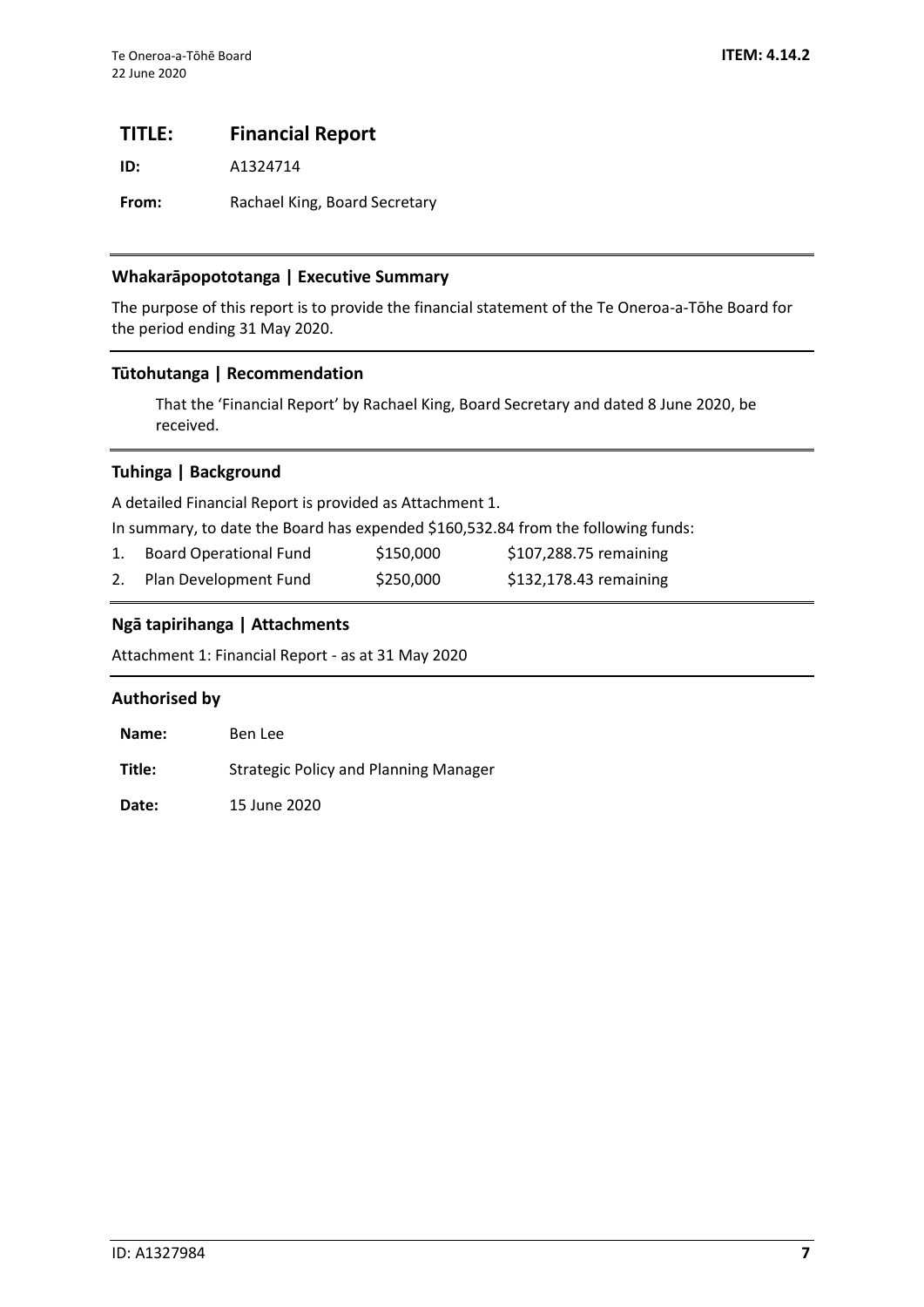|        | Actual Income and Expenditure as at 31 May 2020 (NZ\$ GST exclusive) |                                                   | TOTAL (A/c 00-6259) |             |                     | <b>OPERATIONS (CC4701)</b> |                          |                     |  |
|--------|----------------------------------------------------------------------|---------------------------------------------------|---------------------|-------------|---------------------|----------------------------|--------------------------|---------------------|--|
| Period |                                                                      |                                                   | Income              | Expenditure | <b>Fund Balance</b> | Income                     | <b>Expenditure</b>       | <b>Fund Balance</b> |  |
|        | <b>OPENING BALANCE - 1 JULY 2019</b>                                 |                                                   |                     |             | 329,427.07          |                            |                          | 120,843.90          |  |
|        | Income                                                               |                                                   |                     |             |                     |                            |                          |                     |  |
| 1      | Interest July 19                                                     |                                                   | 459.67              |             |                     | 169.35                     |                          |                     |  |
| 2      | Interest August 19                                                   |                                                   | 457.33              |             |                     | 166.61                     |                          |                     |  |
| 3      | Interest September 19                                                |                                                   | 440.24              |             |                     | 160.76                     |                          |                     |  |
| 4      | Interest October 19                                                  |                                                   | 436.80              |             |                     | 158.33                     |                          |                     |  |
| 5      | Interest November 19                                                 |                                                   | 425.52              |             |                     | 150.76                     |                          |                     |  |
| 6      | Interest December 19                                                 |                                                   | 417.51              |             |                     | 154.72                     |                          |                     |  |
| 7      | Interest January 20                                                  |                                                   | 441.32              |             |                     | 154.94                     |                          |                     |  |
| 8      | Interest February 20                                                 |                                                   | 402.42              |             |                     | 139.83                     |                          |                     |  |
| 9      | Interest March 20                                                    |                                                   | 665.02              |             |                     | 262.60                     |                          |                     |  |
| 10     | Interest April 20                                                    |                                                   | 184.45              |             |                     | 41.36                      |                          |                     |  |
| 11     | Interest May 20                                                      |                                                   | 413.65              |             |                     | 135.79                     |                          |                     |  |
|        |                                                                      |                                                   |                     |             | 4,743.93            |                            |                          | 1,695.03            |  |
|        | Less Payments                                                        |                                                   |                     |             |                     |                            |                          |                     |  |
| 2      | <b>TOAT Board</b>                                                    | Meeting allowances - Aug 2019                     |                     | 910.00      |                     |                            | 910.00                   |                     |  |
| 2      | Te Ahu Charitable Trust                                              | Room Hire                                         |                     | 86.96       |                     |                            | 86.96                    |                     |  |
| 2      | Te Ahu Charitable Trust                                              | Catering                                          |                     | 176.54      |                     |                            | 176.54                   |                     |  |
| 2      | Air New Zealand                                                      | H Piripi - flights                                |                     | 952.00      |                     |                            | 952.00                   |                     |  |
| 2      | Barker & Associates                                                  | Background research & Board meeting               |                     | 4,608.22    |                     |                            |                          |                     |  |
| 1      | <b>BrandStand NZ</b>                                                 | Pull-up banners x2                                |                     | 1,189.55    |                     |                            | $\overline{\phantom{a}}$ |                     |  |
| 1      | <b>Calders Printing</b>                                              | Consultation booklets                             |                     | 225.29      |                     |                            |                          |                     |  |
| 2      | OfficeMax                                                            | Mail-out of booklets                              |                     | 1,176.70    |                     |                            | $\overline{\phantom{a}}$ |                     |  |
| 2      | OfficeMax                                                            | Mail-out of booklets                              |                     | 99.89       |                     |                            | $\overline{\phantom{a}}$ |                     |  |
| 2      | Consultation (Inv # 0732)                                            | Hui venue hire                                    |                     | 104.35      |                     |                            | $\overline{\phantom{a}}$ |                     |  |
| 2      | Houhora Big Game                                                     | Hui venue hire & catering                         |                     | 300.00      |                     |                            |                          |                     |  |
| 3      | Northland Rentals                                                    | Car hire - H Piripi                               |                     | 517.30      |                     |                            | 517.30                   |                     |  |
| 3      | Level                                                                | TOATB design work                                 |                     | 850.00      |                     |                            |                          |                     |  |
| 3      | Te Ahu Charitable Trust                                              | Catering - Feb 2019                               |                     | 214.37      |                     |                            | $\overline{\phantom{a}}$ |                     |  |
| 3      | Te Ahu Charitable Trust                                              | Room Hire - Feb 2019                              |                     | 86.96       |                     |                            |                          |                     |  |
|        | Te Ahu Charitable Trust                                              | Catering & Coffee - Mar 2019                      |                     | 233.04      |                     |                            |                          |                     |  |
| 3      | Te Ahu Charitable Trust                                              | Room Hire - Mar 2019                              |                     | 86.96       |                     |                            | $\overline{\phantom{a}}$ |                     |  |
| 3      | Te Ahu Charitable Trust                                              | Catering - May 2019                               |                     | 108.70      |                     |                            | $\sim$                   |                     |  |
| 3      | Te Ahu Charitable Trust                                              | Room Hire - May 2019                              |                     | 86.96       |                     |                            | $\overline{\phantom{a}}$ |                     |  |
| 4      | Air New Zealand                                                      | H Piripi - flights                                |                     | 1,111.73    |                     |                            | 1,111.73                 |                     |  |
| 4      | <b>TOAT Board</b>                                                    | Meeting allowances - Oct 2019                     |                     | 4,190.00    |                     |                            | 4,190.00                 |                     |  |
| 4      | <b>TOAT Board</b>                                                    | Mileage - Oct 2019                                |                     | 417.09      |                     |                            | 417.09                   |                     |  |
| 4      | Barker & Associates                                                  | Meetings - FNDC, DoC, Board meeting & preparation |                     | 7,427.00    |                     |                            | $\overline{\phantom{a}}$ |                     |  |
| 4      | Te Ahu Charitable Trust                                              | Catering - Sep 2019                               |                     | 130.44      |                     |                            | $\overline{\phantom{a}}$ |                     |  |
| Δ      | Te Ahu Charitable Trust                                              | Room Hire - Sep 2019                              |                     | 86.96       |                     |                            | $\overline{\phantom{a}}$ |                     |  |
| 5      | Barker & Associates                                                  | Meetings with DoC, HNZPT, FNDC, NRC               |                     | 3,569.57    |                     |                            | $\overline{\phantom{a}}$ |                     |  |
| 5      | <b>Calders Printing</b>                                              | Additional consultation booklets                  |                     | 225.29      |                     |                            | $\overline{\phantom{a}}$ |                     |  |
|        | Te Ahu Charitable Trust                                              | Catering & Coffee - Oct 2019                      |                     | 160.87      |                     |                            |                          |                     |  |
| 5      | Te Ahu Charitable Trust                                              | Room Hire - Oct 2019                              |                     | 86.96       |                     |                            | $\overline{\phantom{a}}$ |                     |  |
| 5      | Air New Zealand                                                      | H Piripi - flights                                |                     | 1,059.83    |                     |                            | 1,059.83                 |                     |  |

### **ITEM: 4.1** Attachment 1

| PLAN DEVELOPMENT (CC4702) |                    |                     |  |  |
|---------------------------|--------------------|---------------------|--|--|
| Income                    | <b>Expenditure</b> | <b>Fund Balance</b> |  |  |
|                           |                    | 208,583.17          |  |  |
|                           |                    |                     |  |  |
| 290.32                    |                    |                     |  |  |
| 290.73                    |                    |                     |  |  |
| 279.48                    |                    |                     |  |  |
| 278.48                    |                    |                     |  |  |
| 274.76                    |                    |                     |  |  |
| 262.79                    |                    |                     |  |  |
| 286.38                    |                    |                     |  |  |
| 262.60                    |                    |                     |  |  |
| 402.42                    |                    |                     |  |  |
| 143.10                    |                    |                     |  |  |
| 277.86                    |                    |                     |  |  |
|                           |                    | 3,048.92            |  |  |
|                           |                    |                     |  |  |
|                           |                    |                     |  |  |
|                           |                    |                     |  |  |
|                           |                    |                     |  |  |
|                           |                    |                     |  |  |
|                           | 4,608.22           |                     |  |  |
|                           | 1,189.55           |                     |  |  |
|                           | 225.29             |                     |  |  |
|                           | 1,176.70           |                     |  |  |
|                           | 99.89              |                     |  |  |
|                           | 104.35             |                     |  |  |
|                           | 300.00             |                     |  |  |
|                           |                    |                     |  |  |
|                           | 850.00             |                     |  |  |
|                           | 214.37             |                     |  |  |
|                           | 86.96              |                     |  |  |
|                           | 233.04             |                     |  |  |
|                           | 86.96              |                     |  |  |
|                           | 108.70             |                     |  |  |
|                           | 86.96              |                     |  |  |
|                           |                    |                     |  |  |
|                           |                    |                     |  |  |
|                           |                    |                     |  |  |
|                           | 7,427.00           |                     |  |  |
|                           | 130.44             |                     |  |  |
|                           | 86.96              |                     |  |  |
|                           | 3,569.57           |                     |  |  |
|                           | 225.29             |                     |  |  |
|                           | 160.87             |                     |  |  |
|                           | 86.96              |                     |  |  |
|                           |                    |                     |  |  |